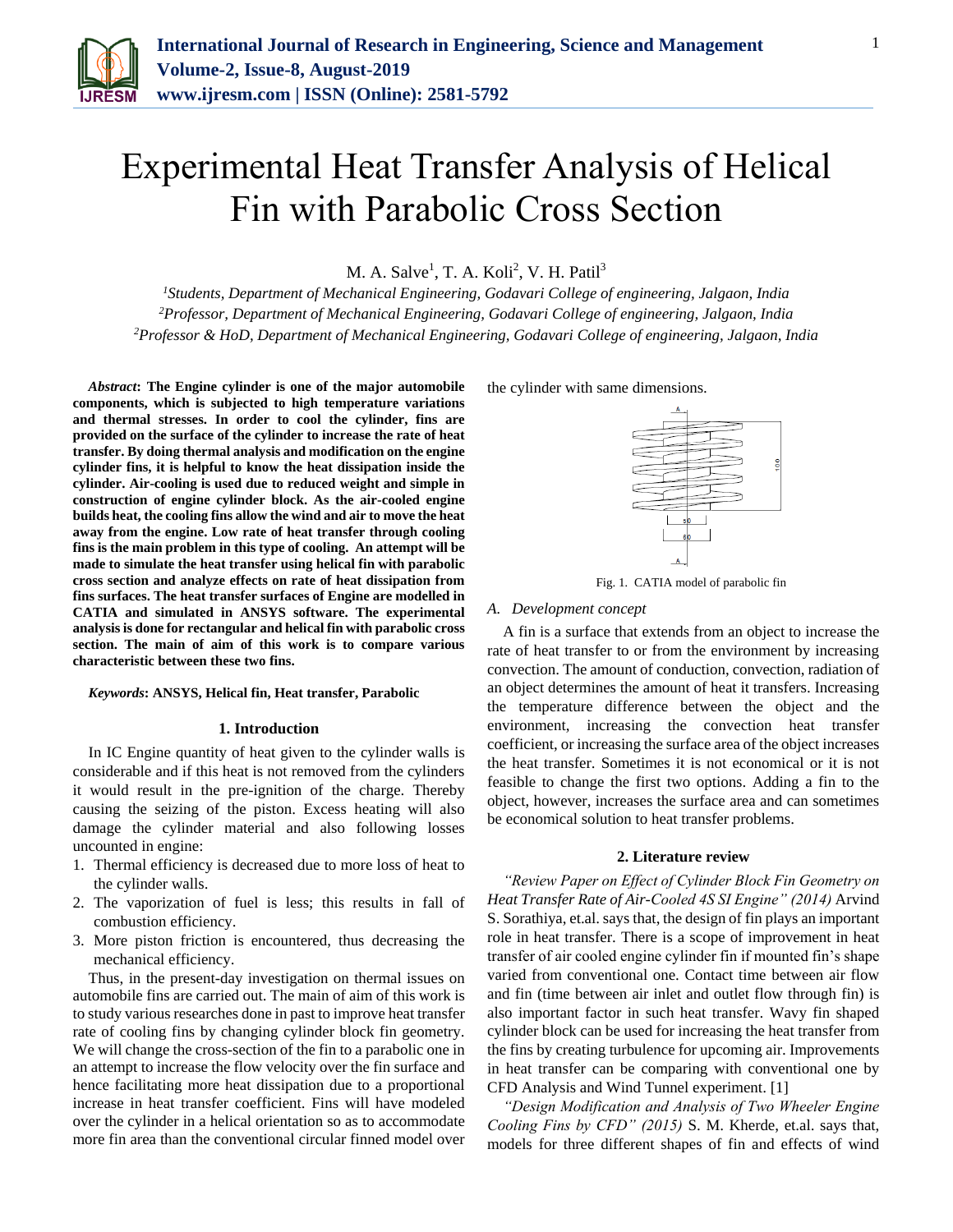

velocity and heat transfer coefficient values. An analysis is carried out in Ansys Fluent to find the effect of change in geometry of Fins in terms of HTC and air turbulence. Heat transfer rate increases after changing fin geometry and it is observed that HTC and turbulence are more in case of step shape fin model as compare to "S" shape Fin model. Due to non-uniformness in the geometry of Fins turbulence of flowing air increases which results in more heat transfer rate. [2]

*"Thermal Analysis of Engine Cylinder Fin by Varying Its Geometry and Material'' (2014)* P. Sai Chaitanya, et.al. says that, in the present work, a cylinder fin body is modelled and transient thermal analysis is done by using Pro/Engineer and ANSYS. These fins are used for air cooling systems for two wheelers. The various parameters (i.e., geometry and thickness of the fin) are considered in the study, by reducing the thickness and also by changing the shape of the fin to circular shape from the conventional geometry i.e. rectangular, the weight of the fin body reduces thereby increasing the heat transfer rate and efficiency of the fin. By using circular fins the weight of the fin body reduces compared to existing rectangular engine cylinder fin [3].

*"Heat Transfer Simulation by CFD from Fins of an Air Cooled Motorcycle Engine under Varying Climatic Conditions''* (2011) Pulkit Agarwal, et. al. says that, a model for an air cooled motorcycle engine was developed and effects of wind velocity and air temperature were investigated. The paper confirms the results of the experimental study of heat transfer dependence on different stream velocities. An analysis of heat transfer under different surrounding temperatures has also been carried out to reduce the overcooling of engines. The temperature and heat transfer coefficient values from fin base to tip are not uniform which shows the major advantage of CFD for analysis of heat transfer. The extra heat loss which takes place in the regions of subzero temperature has been found out. Using this data, the amount of fuel conserved can be easily calculated. A method of preventing this excessive heat loss is to use a diffuser in the path of air before it strikes the engine surface. This will help in reducing the air velocity and help in improving the efficiency of the engine [4].

*"Optimization of Design Parameters of Various Geometries" (2000)* Rong Hua Yeh says that, In his paper he find out the forgiven cylinder convex parabolic, conical, and concave parabolic fin profiles, the optimum dimensions and heat transfer characteristics of spines for various heat transfer modes and obtained with the aid of fin parameter and fin efficiency. It turns out the optimum base diameter, length, and heat duty is mainly a function of fin volume and base heat transfer coefficient. He illustrated different profiles and their relations [5].

## **3. Methodology**

*A. Material selection Aluminium alloy (6061) Thermal Properties*

- 1. Co-Efficient of Thermal Expansion (20-100°C): 23.5x10-6 m/m.°C
- 2. Thermal Conductivity: 200 W/m.K
- 3. Typical composition of aluminium alloy 6061.

# **4. Experimental analysis**

# *A. Experimental setup*

## *1) Heater*

Cylindrical cartridge heaters with 25 mm and nearby 100 mm length were used for heating purpose. A self-explanatory sketch of specimen cartridge type heater as shown in fig the power output of one heater was 300watts at 230v volts. Only one heater used in assembly.



Fig. 2. Cartridge heater

#### *2) Input power measurement*

As supply was used for the heater through a dimmer stat so that the input can be varied. The input was measured with the help of wattmeter.



Fig. 3. Connection diagram for experimental setup

#### *3) Temperature measurement*

Multimeter was used to measure the average temperature of the helical and rectangular fin. They were connected in such way that whole fin length divided into some section they section 1 cm of 4 sections and connected each section and measure the temperature.



Fig. 4. Temperature measurement by using multimeter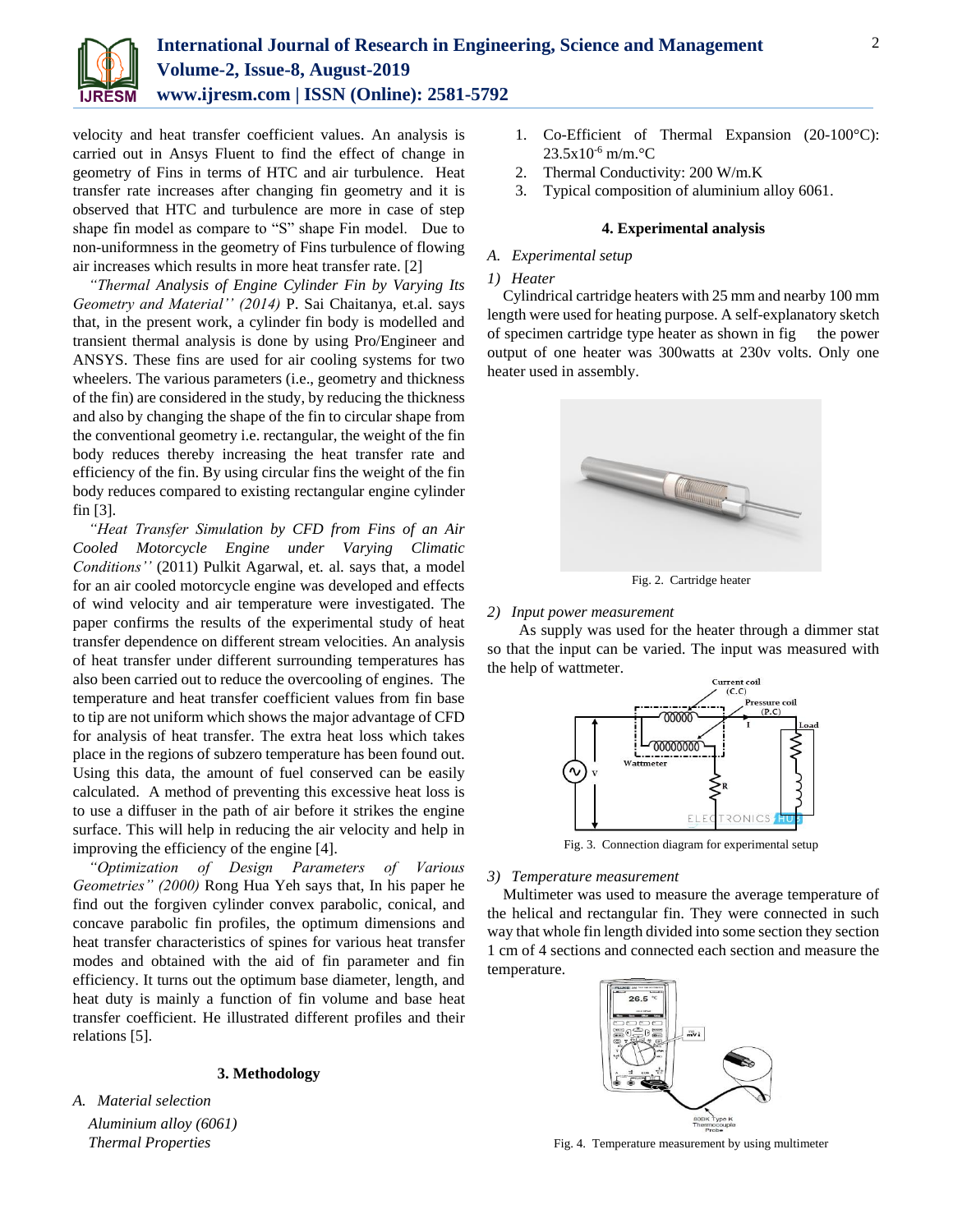

# *4) Actual setup*



Fig. 5. Actual setup

# **5. Experimental procedure**

 The assembled array was vertically suspended in the enclosure. The heaters were connected in electrically parallel circuit. Necessary electrical connection was made incorporating in a dimmer stat, a wattmeter for controlling and measurement purpose.

To carry out the experimental work following steps were followed:

- 1. Assembled of vertical parabolic fin array with 10 mm spacing suspended vertically in the enclosure.
- 2. All the necessary electrical connections were made.
- 3. AC supply was made to pass through the assembly.
- 4. The supply of 100 watt was adjusted with the help of dimmer stat and allowed the system to come to steady state.
- 5. Then the four junction temperature at four different junctions at the mid plane of fin array and ambient temperature were recorded by flunk multimeter of k-type probe.
- 6. Then the supply was changed from 100 W to 150,200,250 watts in four steps and for each assembly four junction temp. Of the fin array and the ambient temp. Were recorded at the steady state of the system.
- 7. In the next step supply was put off and assembly was taken out from the enclosure.
- 8. Then the above steps were repeated for equivalent rectangular fin array.

# **6. Various characteristic comparison**

*1) Effectiveness of fins*



Fig. 6. Effectiveness vs. I/P wattage

 From above graph, it is seen that effectiveness of parabolic fin is increased from 2.48%, 5.38%, 6%, and 7.68% at different wattage over rectangular fin. The effectiveness characteristics justifies the selection helical parabolic fin over rectangular for same dimension.

*2) Weight*

| таріе т         |               |
|-----------------|---------------|
| Fins            |               |
| Rectangular Fin | Parabolic Fin |
| $2.15$ Kg       | 1.44Kg        |

 $T = 11.4$ 

*3) Temperature graphs*

*At 100-watt Reading*



Fig. 7. Temperature distribution vs. length

*At 250-watt Reading*



Fig. 8. Temperature distribution vs length

From above graphs, from above graph, it has been seen that at 100 w reading average surface temperature of parabolic is increased by 2.22% over rectangular fin. Similarly, at 250w reading it is increased by 34.78 %.

# *B. Convection gradient*  $\Theta(x)$  *vs. length*



Fig. 9.  $\Theta_x$  vs. length